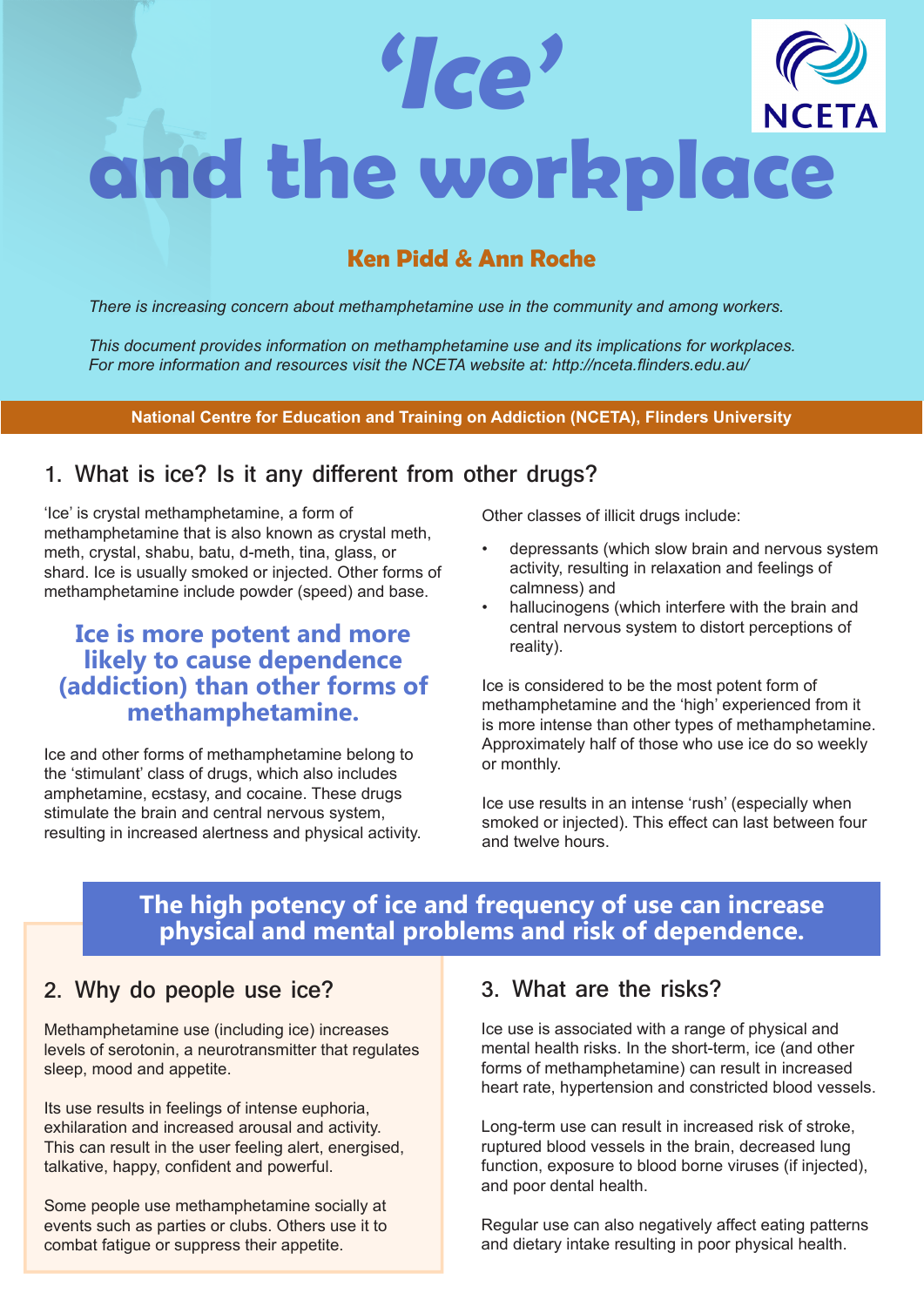Ice use can also result in poor cognitive function, depression, anxiety, and psychosis. Regular ice users can get stressed easily and their moods can fluctuate quickly. Longer-term problems with anxiety and depression can develop.

Ice use can cause paranoia and hallucinations and some users may also become aggressive and violent. Using ice regularly can also lead to social and financial problems and family and social breakdown.

Many regular users develop tolerance and need to take more of the drug to get the same effect. As a result, the user needs to increase their dosage. Some users need the drug to feel 'normal' and the urge to use the drug can become more important than other activities in their lives.

While only a minority of users become dependent, if a person who is dependent on ice suddenly stops taking it they will experience withdrawal symptoms that may last for several weeks.

### **4. What are the risks and concerns for workplaces?**

Ice (and other methamphetamine) use among the workforce has implications for workplace safety. Use can impair concentration, the ability to gauge speed and distance, judgment and coordination. It is not safe to drive, operate machinery, or work in safety sensitive situations when affected by ice.

While the intoxicating effects of ice generally last around 6 hours, workplace safety may be compromised for much longer. The immediate after effects of ice use can include drowsiness, and users may find it difficult to sleep for several days following use. This can result in increased levels of fatigue, poor concentration, and impaired judgement.

#### Withdrawal symptoms include:

- disorientation and poor concentration
- decreased energy and apathy
- depression, anxiety, panic and paranoia
- extreme fatique and exhaustion
- headaches and general aches and pains
- hunger and increased appetite
- disturbed and restless sleep.

Longer-term physical and mental health problems associated with regular ice use may also negatively impact on workplace safety and productivity.

NCETA research has identified that, compared to other employees, those using methamphetamine are more likely to:

- report high levels of psychological distress
- be absent from work
- attend work under the influence of drugs
- drive or operate hazardous machinery while affected
- verbally or physically abuse someone while affected.

**Anti-social and risk-taking behaviours associated with methamphetamine use may extend to workplace violence, harassment and bullying, and impact negatively on workplace morale.** 

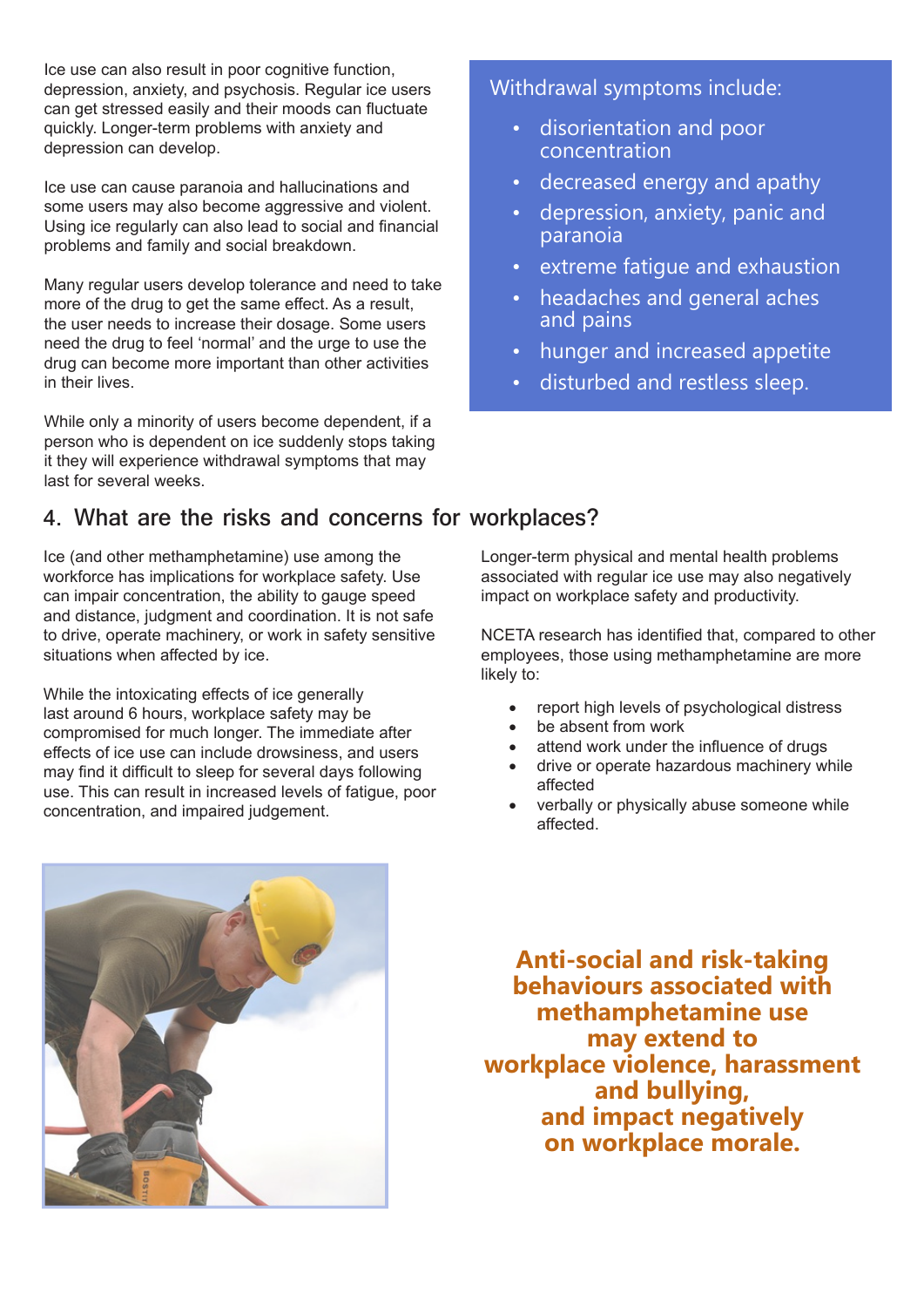### **5. Are any workplaces or working populations at particular risk?**

NCETA research has identified workforce groups with comparatively higher prevalence levels of methamphetamine use. In general, those who are young (18-30 years old), male, and employed as tradespersons or technicians are the workforce groups most likely to use methamphetamine. However, particular industry groups such as hospitality, construction, mining, and manufacturing also have elevated levels of methamphetamine use.

Workplaces at elevated risk are those where:

- ice (and/or other methamphetamine) is readily available
- young males (18-30 years old) are employed
- working conditions facilitate use (e.g., high levels of work stress, long hours, shift work).

# **6. What should workplaces do?**

There has been a shift towards ice as the preferred form of methamphetamine. While the use of ice appears to be increasing, use among the workforce remains relatively low and use at work is even lower. Nonetheless, workplaces need to remain vigilant in order to detect and manage drug related risk to safety and productivity.

Those who use ice are likely to be experiencing risks and harms (such as mental health problems) but may not consider their problems severe enough to contact a treatment service. While not all employees exhibiting the behaviours listed below will be using methamphetamine, observations of such behaviour can be used as a trigger for performance or safety related discussions with the employee or referral to an EAP or counselling service. Such referrals may increase pathways to treatment.

### **Signs a worker may be using ice (or other forms of methamphetamine)**

- Extreme tiredness at the beginning of the working week
- Unexplained irritability, agitation or mood swings
- Difficulty concentrating, poor work or study performance
- Unexplained patterns of absenteeism/lateness
- Mental issues such as paranoia, depression, moodiness
- Apparent unconcern about otherwise serious matters
- Heath problems, such as poor appetite, palpitations, infected injection sites or lesions.

# **7. Recommended workplace policies and strategies**

The workplace is increasingly recognised as a prevention and intervention setting for dealing with drug use and related harms.

The majority of methamphetamine users are employed, and the workplace offers an opportunity to access drug users in order to minimise harm and prevent further use and/or dependence. The workplace also offers an opportunity to intervene or refer regular or dependent users to treatment.

Workplace strategies to address methamphetamine risks to safety and wellbeing include:

**Supervisor/manager training: It is important** that supervisors and others responsible for the management and implementation of workplace alcohol and drug policies are aware that symptoms such as negative mood states, cognitive dysfunction, and fatigue can be associated with methamphetamine use.

**Employee awareness:** Workplace education and training programs need to highlight the potential link between methamphetamine use and poor physical and mental health. Raising awareness of health risks is an important preventative strategy.

Workplace education and training programs also need to include harms associated with methamphetamine use such as needle stick injury and infection control. Injecting drug use increases risk of blood borne viruses among users, and infection risk to non-drug users.

**Health promotion:** Workplace health promotion programs can address the health risks associated with methamphetamine (and other drug) use. These include the negative impact methamphetamine use can have on sleep, mood, and eating, which in turn can affect performance and safety at work.